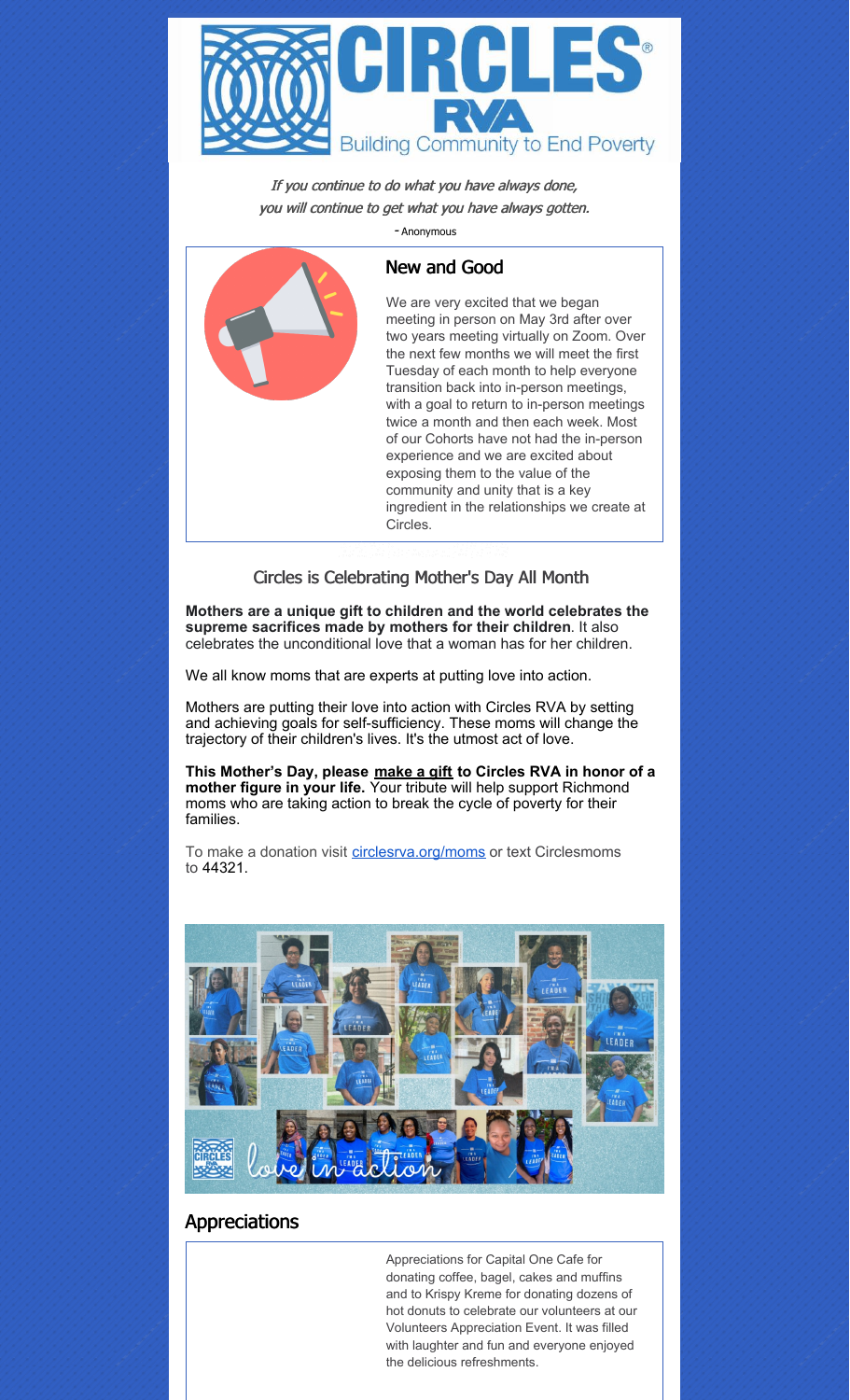

We also cannot forget to give a big shout out to our meal delivery volunteers who deliver meals to our Leaders each Tuesday! We also want to extend a heartfelt thank you to Sous Casa, Jason's Deli, Tazikis and First Mennonite Church for helping us provide the April meals for our Leaders and their families.



- Eight Leaders will graduate on June 11th  $\bullet$
- The first Circles Cohort was created in 2018  $\bullet$
- We deliver meals to our Leader's homes each Tuesday evening we aren't in person  $\bullet$
- Cohort 7 starts in Fall 2022

# Circles RVA Happenings

We Are Happy to Report that Cohort 4 Graduates on June 11, 2022





## Get Involved

Prepare a meal for our Leader's and their families

Deliver meals to our families

#### **Children's Program**

Work with the team leader to ensure children have quality childcare and child development activities on inperson Tuesday nights. We are seeking a new Children's Program Coordinator as well as teachers!

**Service Team Leader** Assist Leaders with community

service organizations contacts that provide transportation, childcare, healthcare, financial assistance, utility assistance, mental health and recovery resources.

#### Social Media

A volunteer needed to help with Facebook, Twitter and Instagram posting

Refer a friend to get involved with Circles

Contact Christy Ellis at coordinator@circlesrva.org for more details on how you can get involved.